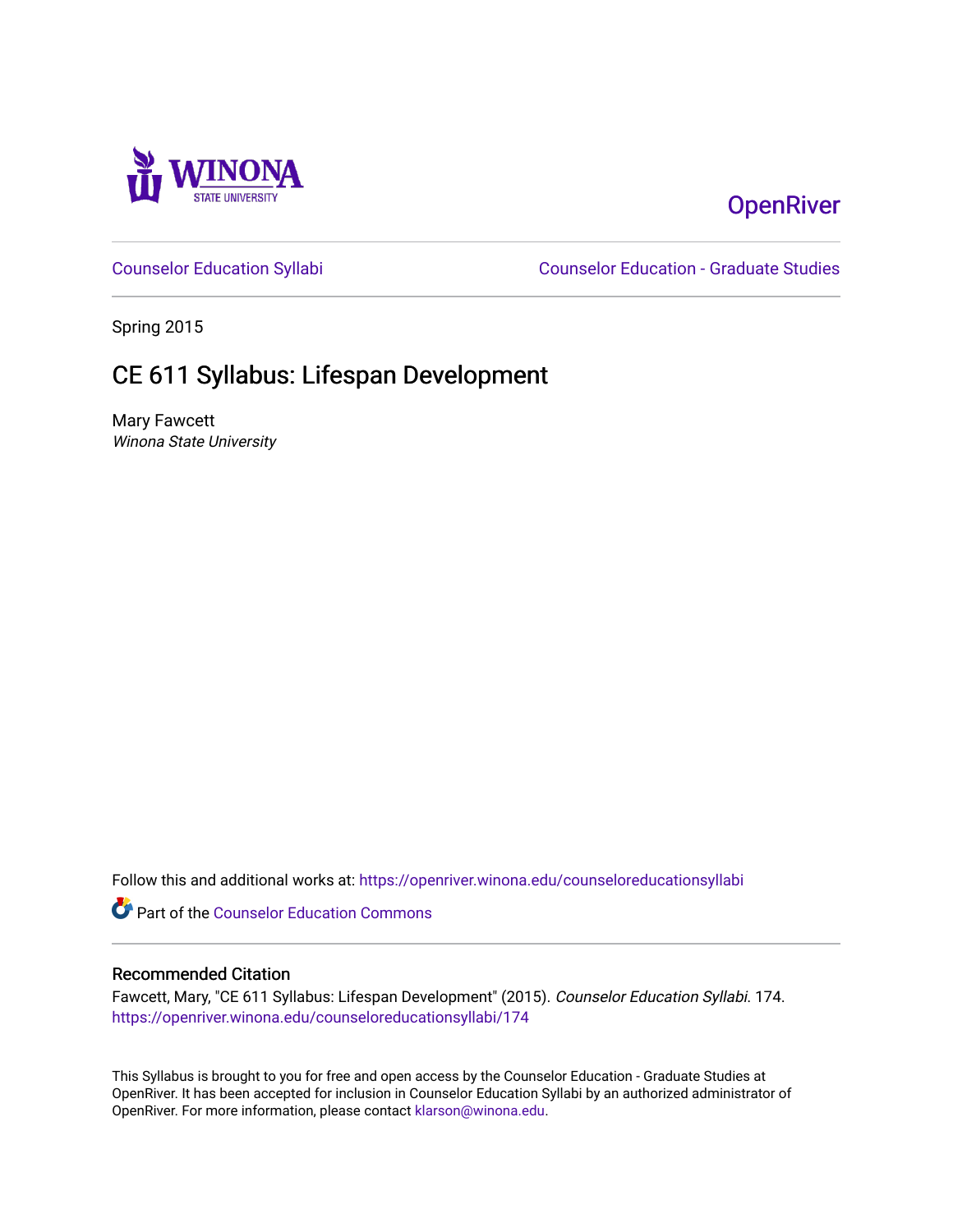## **Winona State University Department of Counselor Education CE611: Lifespan Development Spring 2015**

**Title:** Mary Fawcett, Ph.D., Professor and Chair, Ph.D., LPC, NCC, GCDF **Office Location:** 132 Gildemeister Hall **Phone:** 507-457-5338 **E-mail:** mfawcett@winona.edu **Office Hours:** Tuesdays and Thursdays, 1-5 and other times by appointment

**Instructor:** Masa Sato, Assistant Professor, Ed.D, LMFT, LADC **Office Location:** WSU-Rochester EA 209, 859 30<sup>th</sup> Ave. SE, Rochester, MN 55904 **Phone:** (507) 285-7481, Fax: (507) 285-7170 **E-mail:** [msato@winona.edu](https://email.winona.edu/owa/redir.aspx?SURL=ItHZTTs7oa9XPdgSDqkFgKj40U90stbdi87Ju2Lu50nTch9bYvnRCG0AYQBpAGwAdABvADoAbQBzAGEAdABvAEAAdwBpAG4AbwBuAGEALgBlAGQAdQA.&URL=mailto%3amsato%40winona.edu) **Office Hours:** Tuesdays, Wednesdays & Thursdays (Rochester), 2 to 5 PM, or by appointment

**Course Location:** Online Only, D2L Course Page Utilized **Course Dates, Times, Delivery:**January 12-May 8, 2015; Online Only

**Course Description:** The purpose of this course is to provide an overview of perspectives on the normal development of children, adolescents and adults. Major theories, issues, eras, and trends in lifespan development will be addressed.

#### **Required Texts and/or Materials:**

Sigelman, C. K. & Rider, E. A. (2012). *Life-span human development* (7th ed.). Belmont, CA: Wadsworth, Inc.

*Rubin, G. (2009). The happiness project.* New York: Harper Collins Publisher.

## **Recommended Text:**

American Psychological Association. (2009). *Publication manual of the American Psychological Association* (6<sup>th</sup> ed.).

#### **Course Objectives:**

Class members will:

- 1. Increase their understanding of the basic theories, concepts, and principles of child, adolescent, and adult growth and development.
- 2. Increase their awareness of the assumptions and beliefs, which they themselves have about children, adolescents, adults and the elderly population.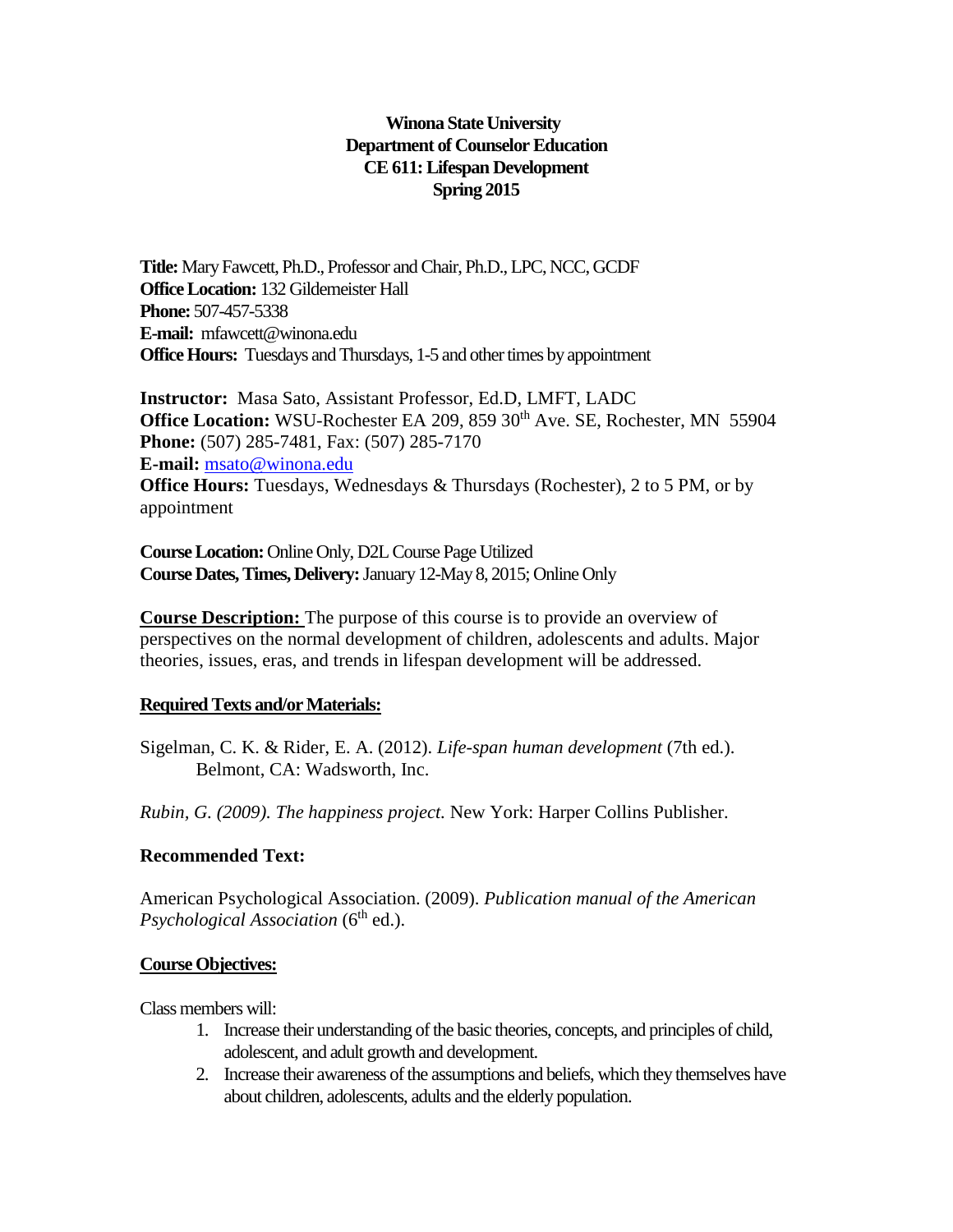- 3. Enhance their ability to work effectively as a helping person with children, adolescents and adults, aware of individual's needs in each stage of development.
- 4. Increase their understanding of special issues impacting children, adolescents and adults, including gender, sexuality, educational and multicultural issues.

#### **Council for Accreditation of Counseling and Related Educational Programs (CACREP)**

**Related Standards:**(include CACREP objectives for CMHC and SC as appropriate) **Content areas:** lifespan stages, developmental theories, key mental health/developmental issues, current childhood illnesses that impede learning, and critical issues facing the elderly

#### **Council for Accreditation of Counseling and Related Educational Programs (CACREP) Related Standards sets the following knowledge requirements for this course:**

a. theories of individual and family development and transitions across the life span;

b. theories of learning and personality development, including current understandings about neurobiological behavior;

- c. effects of crises, disasters, and other trauma-causing events on persons of all ages;
- d. theories and models of individual, cultural, couple, family, and community resilience;

e. a general framework for understanding exceptional abilities and strategies for differentiated interventions;

f. human behavior, including an understanding of developmental crises, disability, psychopathology, and situational and environmental factors that affect both normal and abnormal behavior;

g. theories and etiology of addictions and addictive behaviors, including strategies for prevention, intervention, and treatment; and

h. theories for facilitating optimal development and wellness over the life span.

#### **Course Expectations and Requirements:**

#### **Grading:**

This course is graded on the following 7-point scale:

| $100 - 93:$ | A |
|-------------|---|
| $92 - 86:$  | B |
| $85-79:$    | € |
| $78-72:$    | D |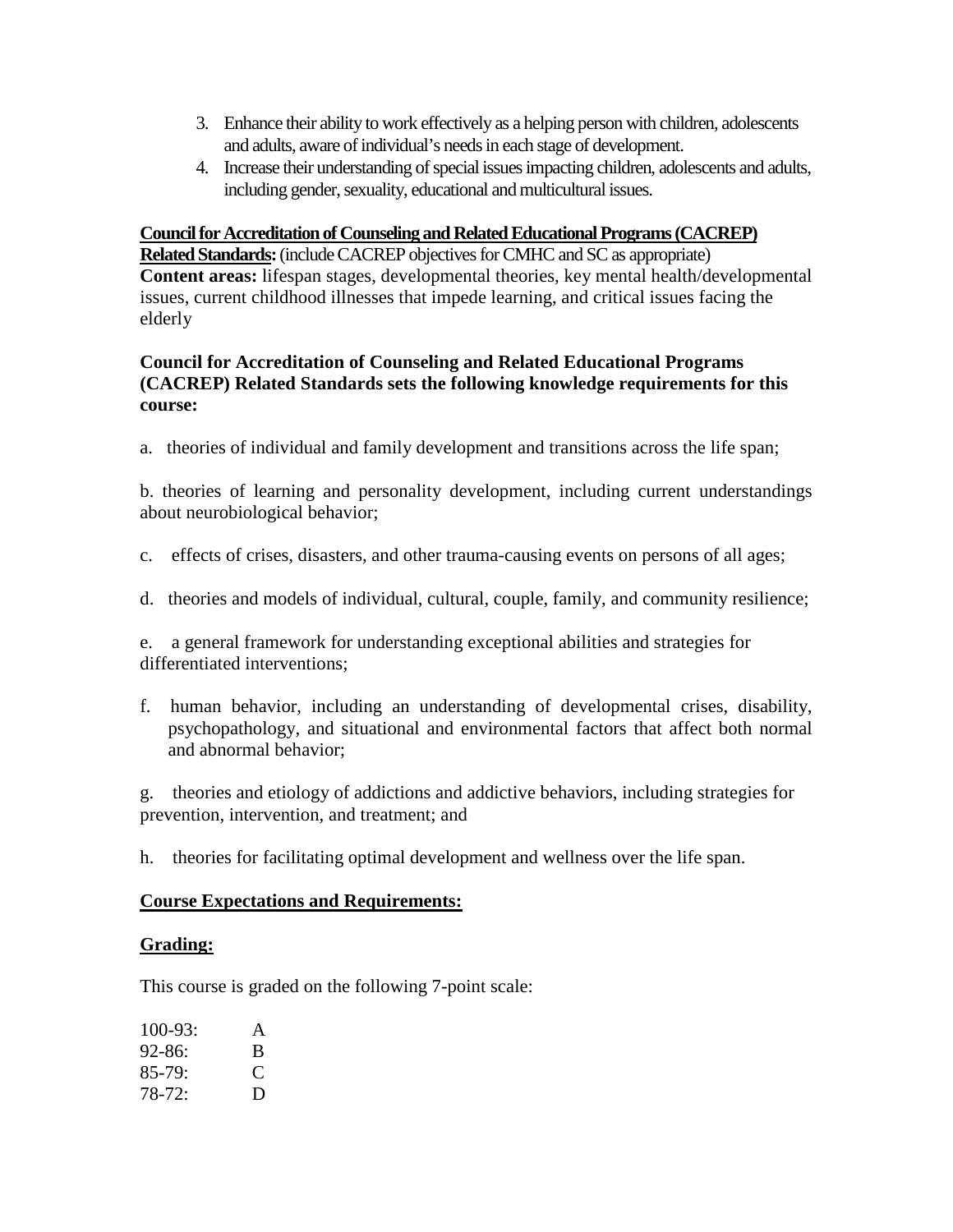## **Content delivery:**

D2L online course format, discussion posts, electronic communication

- 1. Bandura D2L Discussion (25%)
- 2. D2L Chapter Assignments on each Sigelman and Rider text chapter (25%)
- 3. Developmental Stage and Trauma Research Paper (30%)
- 4. Happiness Project Discussion Board (20%)

#### **Assignment #1: Bandura D2L Discussion**

Students will study Bandura's theory via the course text and other sources (journal articles, online resources, videos, films, etc.). You will cite these sources (using APA writing style) when you post to the D2L discussion board (see number of required citations below).

Bandura's theory proposes that **we learn social behaviors and personal values by observation**. According to Bandura, we learn behaviors, ideas, beliefs, life values and attitudes by watching other people via personal life experiences, electronic means and audio/visual media. In particular, the media has a huge impact on what we learn about life, relationships, jobs, money, values, lifestyles, etc., and how we integrate information we receive from the media within our own identity development.

The following assignment encourages students to study Bandura's theory in the context of **self-exploration** and "test" the theory based on student's reflections about their own development:

- Students will select from their own media viewing **OR** from their own community of family, social network, animals, spiritual practices, and apply Bandura's theory in their own self-examination of their identity development. Students should reflect on their most common and repetitive experiences with social media **OR**  community (Facebook, Internet sites on hobbies, parenting, etc.) and dramatic arts media (TV, movies, etc.). For example, if you watch a lot of Jon Stewart on Comedy Central and you notice your political views are of a "left-wing" nature, you might surmise that watching this program impacts and reinforces how you see the world of politics. For example, if you watch the History Channel and notice that you value perceiving your experiences in the context of a particular time in history, you might suppose that viewing programs about historical events provides for you a way to look at your own experiences in the context of world or current events. For example, if you grew up in a tribal community and learned about behavior from watching animals, you will have learned values modeled from those animals and apply them to your own life.
- Students should include comments in their posts regarding their agreement/nonagreement with Bandura based on their own research and self-examination. Since this assignment involves self-examination of a personal nature, students are encouraged to share only what they feel comfortable sharing with classmates via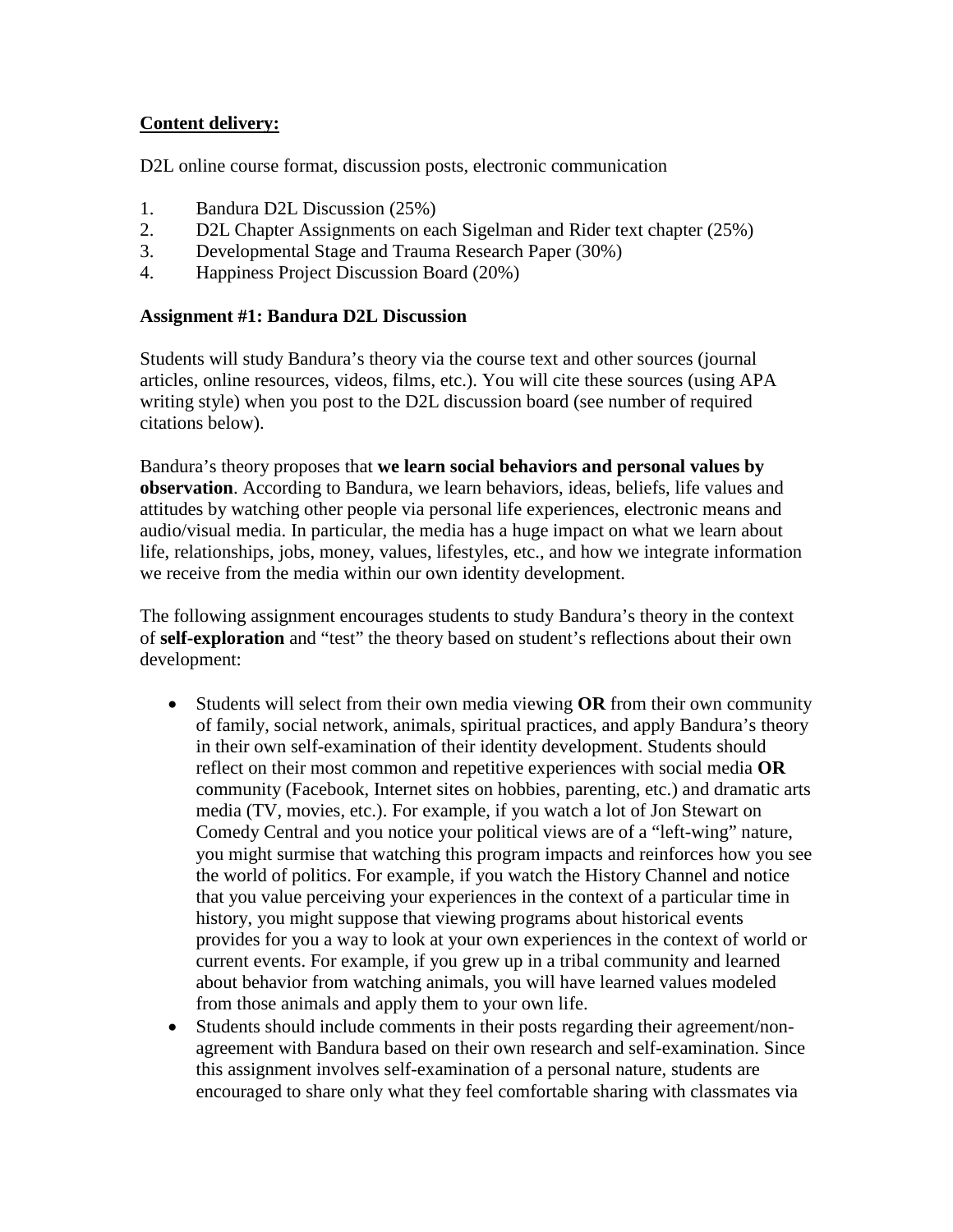the D2L Discussion board.

Please develop your Initial Post to focus on the assignment criteria (outlined above) in at least two well-developed paragraphs of at least 100 words, and develop your Response Post with relevant comments contained in at least one well-developed paragraph of at least 50 words.

## **Total Required number of posts is** three (3) Initial Posts and three (3) response posts **All work should be completed by midnight on the respective due date.**

## **Due Dates:**

Bandura Post #1: Jan 26 (Initial Post) and Jan 29 (Response Post)

Bandura Post #2: Feb 9 (Initial Post) and Feb 12 (Response Post)

Bandura Post #3: Feb 23 (Initial Post) and Feb 26 (Response Post)

| <b>Grade</b> | <b>Description</b>                                                         |
|--------------|----------------------------------------------------------------------------|
| 93-100       | -deadlines met                                                             |
|              | -minimum of two well-developed paragraphs of at least 100 words in Initial |
|              | Post with a minimum of 2 citations/references APA style                    |
|              | -minimum of one well-developed paragraph of at least 50 words in           |
|              | <b>Response Post</b>                                                       |
|              | -complex thinking skills utilized and material synthesized in discussion   |
|              | posts                                                                      |
|              | -clear and concise organization of discussion                              |
|              | -assignment criteria addressed extremely well                              |
| 86-92        | -deadlines met                                                             |
|              | -minimum of two well-developed paragraphs of at least 100 words in Initial |
|              | Post with a minimum of 2 citations/references APA style                    |
|              | -minimum of one well-developed paragraph of at least 50 words in           |
|              | <b>Response Post</b>                                                       |
|              | -complex thinking skills adequately utilized and material adequately       |
|              | synthesized in discussion posts                                            |
|              | -clear and concise organization of discussion                              |
|              | -assignment criteria addressed adequately                                  |
| 79-85        | -deadlines met                                                             |
|              | -minimum of two well-developed paragraphs of at least 100 words in Initial |
|              | Post with a minimum of 2 citations/references APA style                    |
|              | -minimum of one well-developed paragraph of at least 50 words in           |
|              | <b>Response Post</b>                                                       |
|              | -complex thinking skills fairly well utilized and material fairly well     |
|              | synthesized in discussion posts                                            |
|              | -adequate organization of discussion                                       |
|              | -assignment criteria addressed somewhat                                    |
| 78 or        | -deadlines not met                                                         |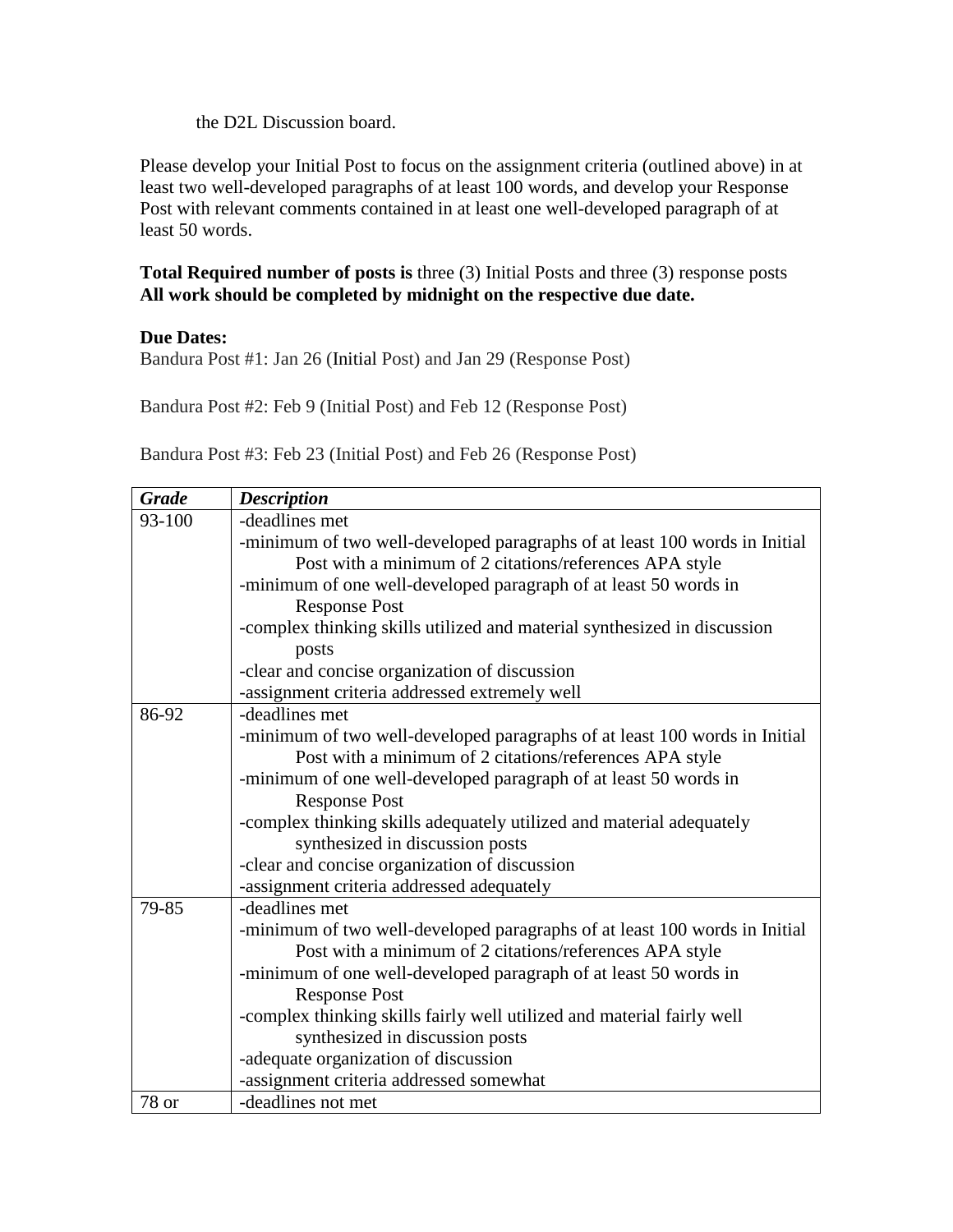| fewer | -minimum of two poorly developed paragraphs of at least 100 words in  |
|-------|-----------------------------------------------------------------------|
|       | Initial Post with fewer than 2 citations/references APA style         |
|       | -poorly developed paragraph of at least 50 words in Response Post     |
|       | -complex thinking skills not utilized and material not synthesized in |
|       | discussion posts                                                      |
|       | -poor organization of discussion                                      |
|       | -assignment criteria not at all addressed                             |

#### **Assignment #2: D2L Chapter Assignments**

Seventeen (17) mini-discussions are required for this assignment: one discussion for each chapter. Students will respond to each question with a scholarly and well-developed answer. Providing citations in text and references to your resources is required. Adherence to APA style is required. Additional personal reactions and opinions are welcome. Response posts are also welcome, but optional.

Students may work their way through the mini-discussions at their own pace. **All work should be completed by midnight, April 1.** 

| <b>Grade</b> | <b>Description</b>                                       |
|--------------|----------------------------------------------------------|
| 93-100       | -a minimum of 200 words written                          |
|              | -due date met                                            |
|              | -a minimum of one original post per chapter discussion   |
|              | -complex thinking skills utilized                        |
|              | -chapter question answered                               |
|              | -clear and concise organization of discussion            |
|              | APA style correct                                        |
| 86-92        | -a minimum of 200 words written                          |
|              | -due date met                                            |
|              | -a minimum of one original post per chapter discussion   |
|              | -complex thinking skills utilized                        |
|              | -chapter question answered adequately                    |
|              | -mostly clear and concise organization of discussion     |
|              | APA style correct                                        |
| 79-85        | -a minimum of 200 words written                          |
|              | -due date met                                            |
|              | -a minimum of one original post per chapter discussion   |
|              | -complex thinking skills utilized adequately             |
|              | -chapter question answered somewhat                      |
|              | -adequately clear and concise organization of discussion |
|              | APA style correct                                        |
| 78 or        | -a minimum of 200 words written                          |
| fewer        | -due date not met                                        |
|              | -a minimum of one original post per chapter discussion   |
|              | -complex thinking skills not utilized                    |
|              | -chapter question not fully answered                     |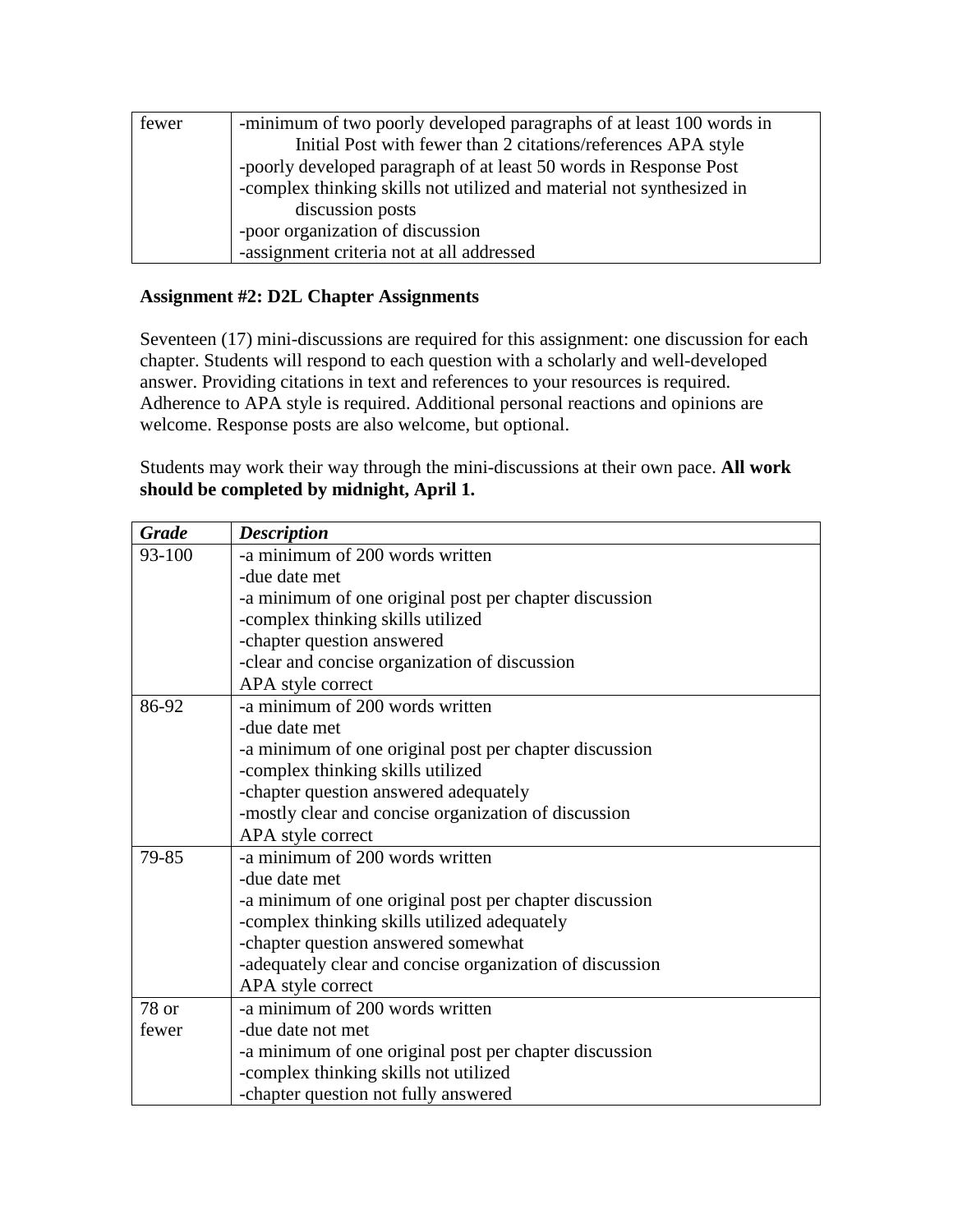| -weak organization of discussion |
|----------------------------------|
| -improper APA style correct      |

#### **Assignment #3: Developmental Stage and Trauma Research Paper**

Current researchers of human development are learning that trauma plays a much more important role than thought previously in terms of healthy identity development and coping skills. In fact, much of the DSM  $5<sup>th</sup>$  edition revisions include considerations about the link between traumatic experiences and the development of psychological disorders, symptoms and associated life issues.

This assignment will provide an opportunity to study Erikson's developmental theory and explore the potential impact of **a traumatic topic approved by the instructor** on the psychosocial development at a specific stage (and age of your choosing) of development. Students should complete an APA (6<sup>th</sup> ed) style paper on you're **your choice of one of Erikson's Psychosocial developmental stages** (Trust vs Mistrust, Autonomy vs Shame and Doubt, Initiative vs Guilt, Industry vs Inferiority, Identity vs Role Confusion, Intimacy vs Isolation, Generativity vs Stagnation, Integrity vs Despair) and the potential effects of a **selected approved traumatic topic** on healthy development (e.g. death of a loved one, early sexual abuse, natural disaster, loss of a loved one at an early age). Students must study Erikson's theory in at least 5 (five) scholarly resources (including the course text) and do extensive research on their chosen topic of a traumatic experience in at least 5 (five) scholarly sources. Discussion about the impact of said trauma on the development of someone in the chosen stage of development will be written from the student's ideas and beliefs as a result of a thorough review of professional literature. **Note: this is not an assignment for personal disclosure about student's personal experiences. The chosen topic of a traumatic experience should be based on students' future work with clients/students.**

| <b>Grade</b> | <b>Description</b>                                  |
|--------------|-----------------------------------------------------|
| 93-100       | -paper length minimum of 12 pages                   |
|              | -assignment turned in on time                       |
|              | -all aspects of assignment addressed and discussed  |
|              | -complex thinking skills utilized                   |
|              | -clear and concise organization of discussion       |
|              | -perfect APA 6 <sup>th</sup> ed. format             |
|              | -at least 10 references                             |
| 86-92        | -paper length minimum of 12 pages                   |
|              | -assignment turned in on time                       |
|              | -most aspects of assignment addressed and discussed |
|              | -complex thinking skills utilized                   |
|              | -adequate organization of discussion                |
|              | -mostly correct APA 6 <sup>th</sup> ed. format      |
|              | -at least 10 references                             |

## **Due: April 20, midnight**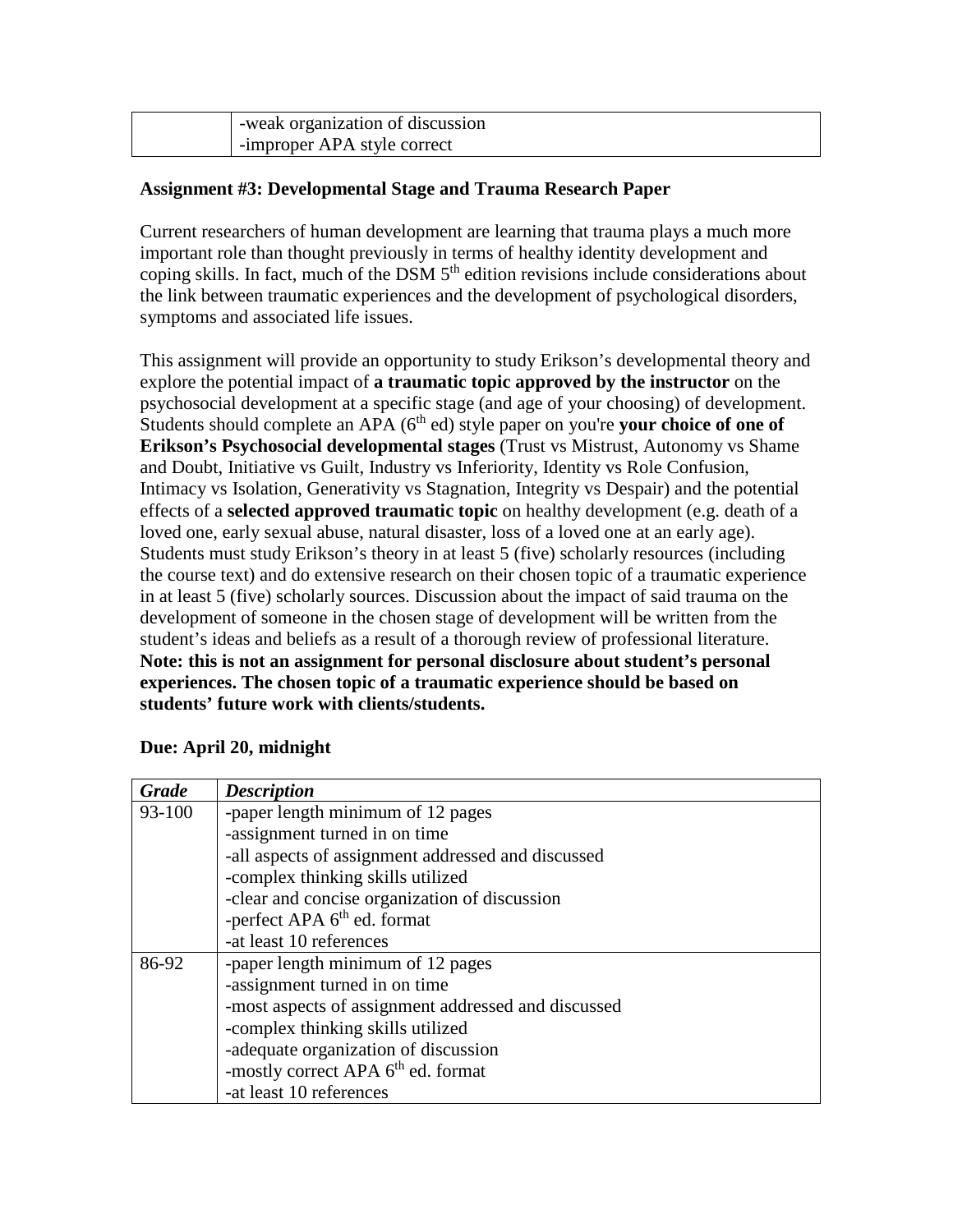| 79-85 | -paper length minimum of 12 pages                |
|-------|--------------------------------------------------|
|       | -assignment turned in on time                    |
|       | -70% or more assignment criteria addressed       |
|       | -poor organization of discussion                 |
|       | -somewhat correct APA 6 <sup>th</sup> ed. format |
|       | -fewer than 10 references                        |
| 78 or | -paper length fewer than 12 pages                |
| fewer | -assignment not turned in on time                |
|       | -70% or less assignment criteria addressed       |
|       | -no organization of discussion                   |
|       | -incorrect APA 6 <sup>th</sup> ed. format        |
|       | -fewer than 10 references                        |

## **Assignment #4: Happiness Project Discussion Board**

This assignment is designed to help you study the topic of "happiness" and review the research conducted by Rubin (2009). D2L Discussion posts should focus on comments about **Rubin's findings and experiences as they relate to a developmental theory (Erikson or Piaget) studied in this course**. Students can either select a specific developmental stage to discuss for all posts, or select a different developmental stage for each post. Additionally, students should select to focus their post comments on **two concepts or ideas (per post)** discussed within the designated chapters as they related to a selected developmental stage.

Please develop your initial post to focus on the assignment criteria (outlined in the paragraph above) in at least two well-developed paragraphs of at least 100 words, and respond to others' posts with relevant comments contained in at least one well-developed paragraph of at least 50 words.

This discussion will take place from January 27 to March 20 in the structure of three time slots, each devoted to a particular part of Rubin's book. You MUST post your initial post by "Initial Post" due date and respond to a minimum of one (1) comment made by classmates by the "Response Post" due date for each discussion. **All work should be completed by midnight on each respective due date.**

#### **Due Dates**

| <b>Book Chapters</b>                    | <b>Initial Post Due Date</b> | <b>Response Post</b> |
|-----------------------------------------|------------------------------|----------------------|
| Getting Started, Jan, Feb, March, April | March 2                      | March 5              |
| May, June, July, August                 | March 16                     | March 19             |
| Sept, Oct, Nov, Dec                     | March 30                     | April 2              |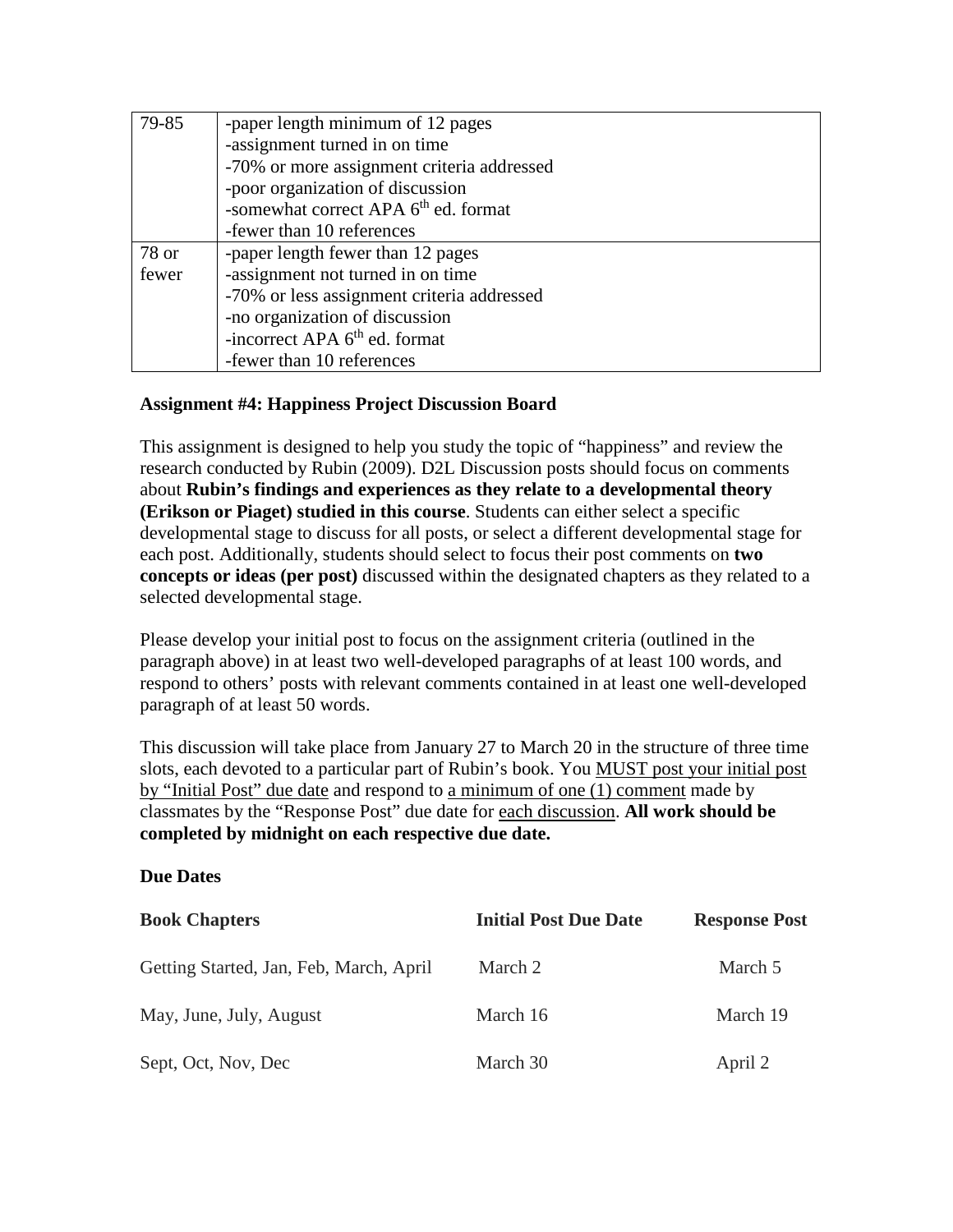| <b>Grade Possible</b> | <b>Description</b>                                                                       |
|-----------------------|------------------------------------------------------------------------------------------|
| 93-100                | -deadlines met                                                                           |
|                       | -minimum of two well-developed paragraphs of at least 100 words in                       |
|                       | <b>Initial Post</b>                                                                      |
|                       | -minimum of one well-developed paragraph of at least 50 words in                         |
|                       | <b>Response Post</b>                                                                     |
|                       | -at least 3 initial posts                                                                |
|                       | -at least 3 response posts                                                               |
|                       | -complex thinking skills utilized and material synthesized in                            |
|                       | discussion posts                                                                         |
|                       | -clear and concise organization of discussion extremely well                             |
|                       | -assignment criteria addressed extremely well                                            |
| 86-92                 | -deadlines met                                                                           |
|                       | -minimum of two well-developed paragraphs of at least 100 words in                       |
|                       | <b>Initial Post</b>                                                                      |
|                       | -minimum of one well-developed paragraph of at least 50 words in                         |
|                       | <b>Response Post</b>                                                                     |
|                       | -at least 3 initial posts                                                                |
|                       | -at least 3 response posts                                                               |
|                       | -complex thinking skills utilized very well                                              |
|                       | -mostly clear and concise organization of discussion                                     |
|                       | -all assignment criteria addressed                                                       |
| 79-85                 | -deadlines met                                                                           |
|                       | -minimum of two well-developed paragraphs of at least 100 words in                       |
|                       | <b>Initial Post</b>                                                                      |
|                       | -minimum of one well-developed paragraph of at least 50 words in<br><b>Response Post</b> |
|                       | -at least 3 initial posts                                                                |
|                       | -at least 3 response posts                                                               |
|                       | -complex thinking skills utilized fairly well                                            |
|                       | -mostly clear and concise organization of discussion                                     |
|                       | -most assignment criteria addressed                                                      |
| 78 or fewer           | -deadlines not met                                                                       |
|                       | -minimum of two well-developed paragraphs of at least 100 words in                       |
|                       | Initial Post not met                                                                     |
|                       | -minimum of one well-developed paragraph of at least 50 words in                         |
|                       | Response Post not met                                                                    |
|                       | -minimum of 3 initial posts not met                                                      |
|                       | -minimum of 3 response posts not met                                                     |
|                       | -complex thinking skills utilized not present                                            |
|                       | -clear and concise organization of discussion not used                                   |
|                       | -assignment criteria addressed not met                                                   |

# **Total Requirements: 3 (three) initial posts and 3 (three) response posts**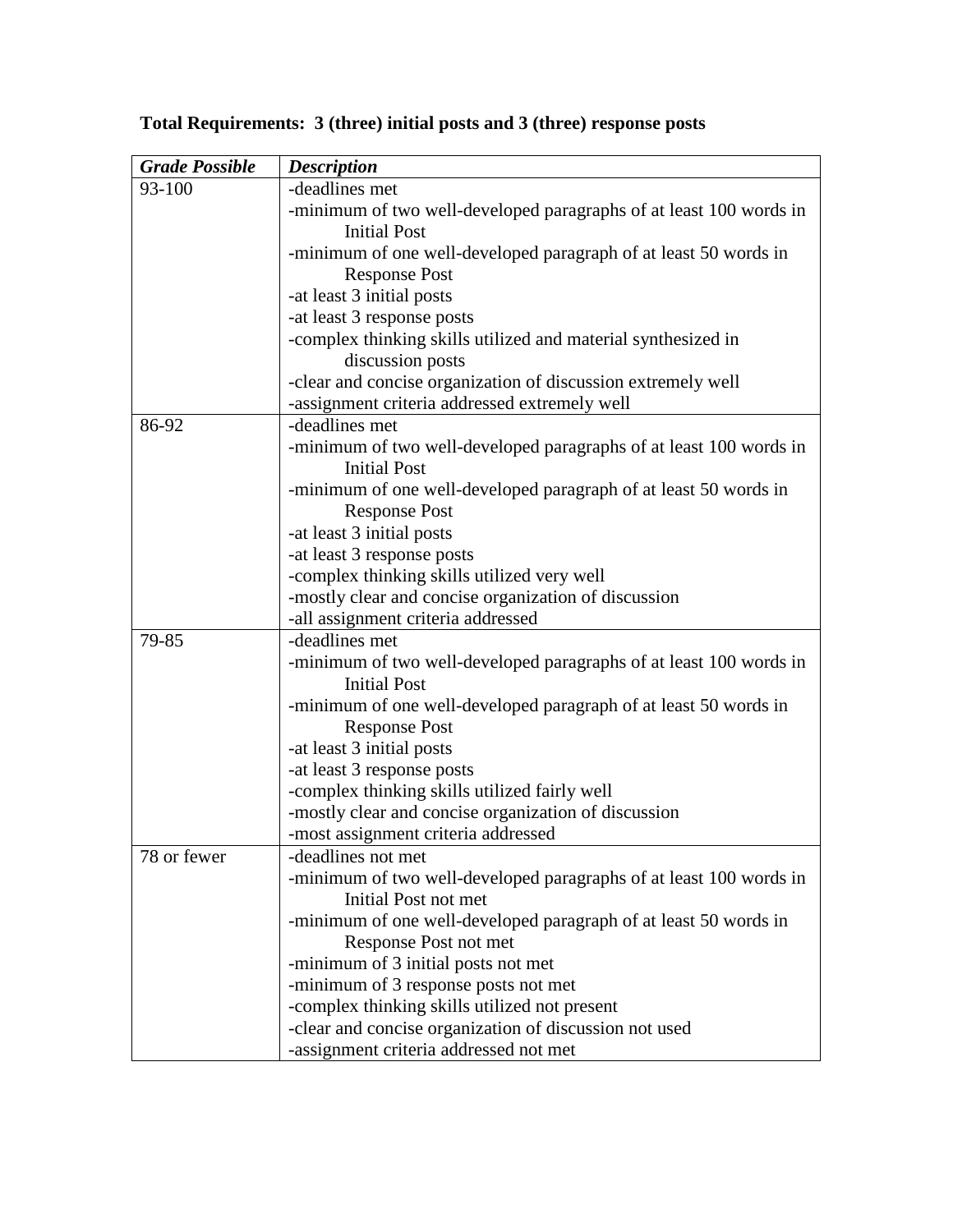## **University Expectations and Resources:**

Academic Integrity: The collegiate policy on plagiarism and cheating is outlined in the Student Handbook. It is your responsibility to be aware of this policy. You can also find it online at: [http://www.winona.edu/sld/academicintegrity.asp.](http://www.winona.edu/sld/academicintegrity.asp)

Accommodations: According to Section 504 of the Rehabilitation Act of 1973, students with disabilities have the right to receive necessary reasonable accommodations and support services to allow equal access at Winona State University. If you have a disability that requires accommodations, you are eligible for support through access services, found at [http://www.winona.edu/accessservices/gettingstarted.asp.](http://www.winona.edu/accessservices/gettingstarted.asp)

Commitment To Inclusive Excellence: WSU recognizes that our individual differences can deepen our understanding of one another and the world around us, rather than divide us. In this class, people of all ethnicities, genders and gender identities, religions, ages, sexual orientations, disabilities, socioeconomic backgrounds, regions, and nationalities are strongly encouraged to share their rich array of perspectives and experiences. If you feel your differences may in some way isolate you from WSU's community or if you have a need of any specific accommodations, please speak with the instructor early in the semester about your concerns and what we can do together to help you become an active and engaged member of our class and community. Campus resources for students: [http://www.winona.edu/diversity/estatement.asp.](http://www.winona.edu/diversity/estatement.asp)

## **Graduate Student Resources:**

General Information: Academic calendar, forms and other procedures for graduate students can be found at<http://www.winona.edu/gradstudies/currentstudents.asp>

WSU-Rochester Student & Campus Services, UCR Room SS128, 285-7100, [\(www.winona.edu/rochester/\)](http://www.winona.edu/rochester/) :

- RCTC Counseling Center, UCR Room SS133; 285-7260 [\(www.rctc.edu/counseling\\_career\\_center/](http://www.rctc.edu/counseling_career_center/))
- UCR Learning Center, UCR Room AT306; 285-7182

Counseling Services : Graduate school can be very stressful. Counselors are available in Winona and through partnership with RCTC on the UCR campus to help you with a wide range of difficulties. WSU counselors in Winona are located in the Integrated Wellness Complex 222 and they can be reached at 457-5330. The RCTC Counseling Center is located in SS 133 and can be reached at 285-7260.

Other Support Services: WSU-Rochester Student & Campus Services Office and the WSU Inclusion and Diversity Office are dedicated to helping students of all races, ethnicities, economic backgrounds, nationalities, and sexual orientations. They offer tutoring and a wide range of other resources. The WSU-R Student & Campus Services Office is located in Room SS128 on the UCR